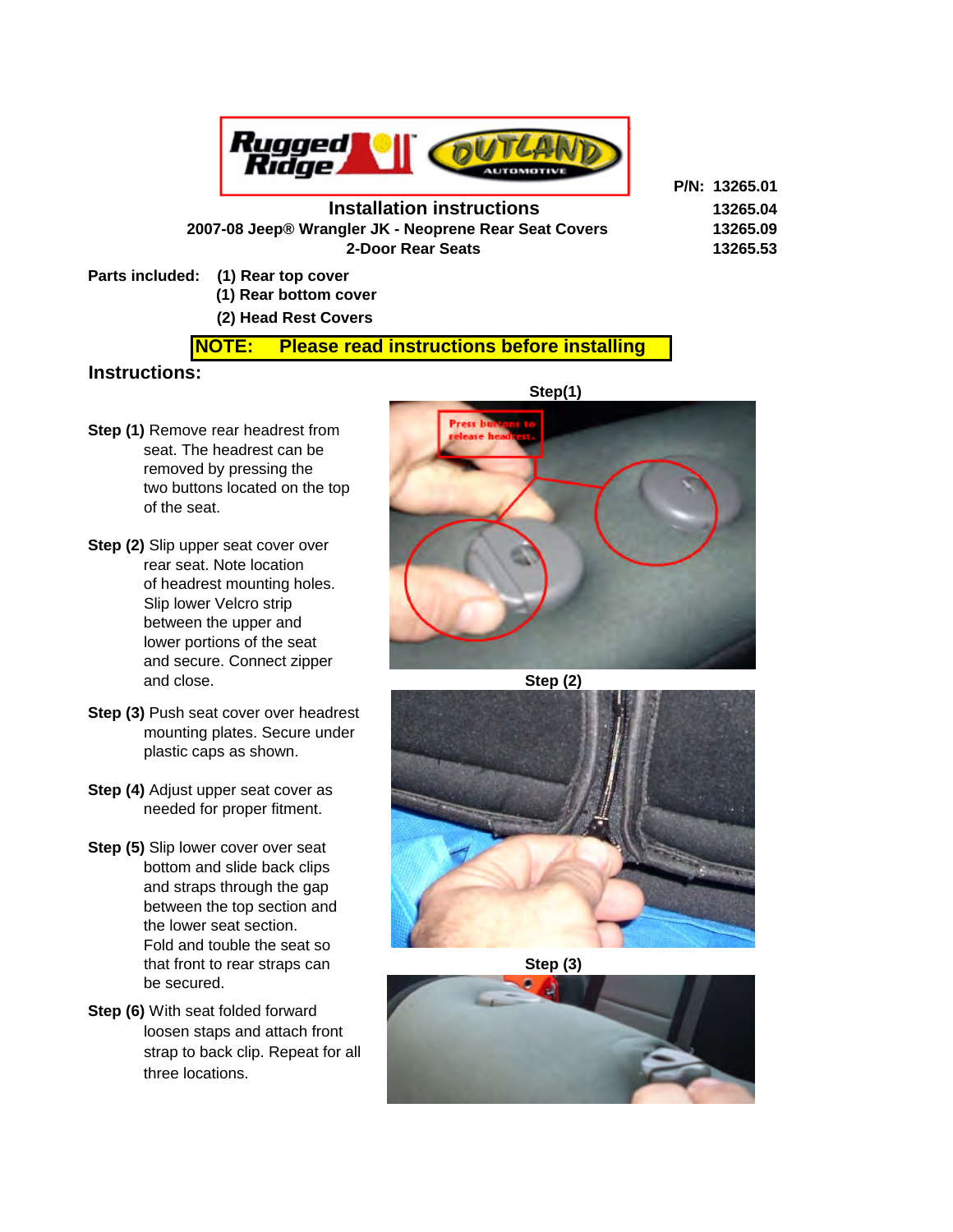

 **Step (6)** 

**Step (7)** With straps attached carefully pull straps to thighten.

#### **NOTE: DO NOT OVER TIGHTEN Damage to seat cover may result.**

- **Step (8)** Slide side clips between the seat and the fenderwell and secure. Fold seat back down and check fitment of cover noting carseat attachment **Step (9)** Step (10) slots.  **Adjust as needed.**
- **Step (9)** Slide supplied headrest covers over headrest and secure velcro.  **Adjust fitment as needed.**
- **Step (10)** Insert headrest back onto rear seat.
- **Step (11)** Inspect seat cover and adjust **Step (11) Step (11)**  as needed. You may need to fold and tumble the seat several times and adjust to get the final fitment.